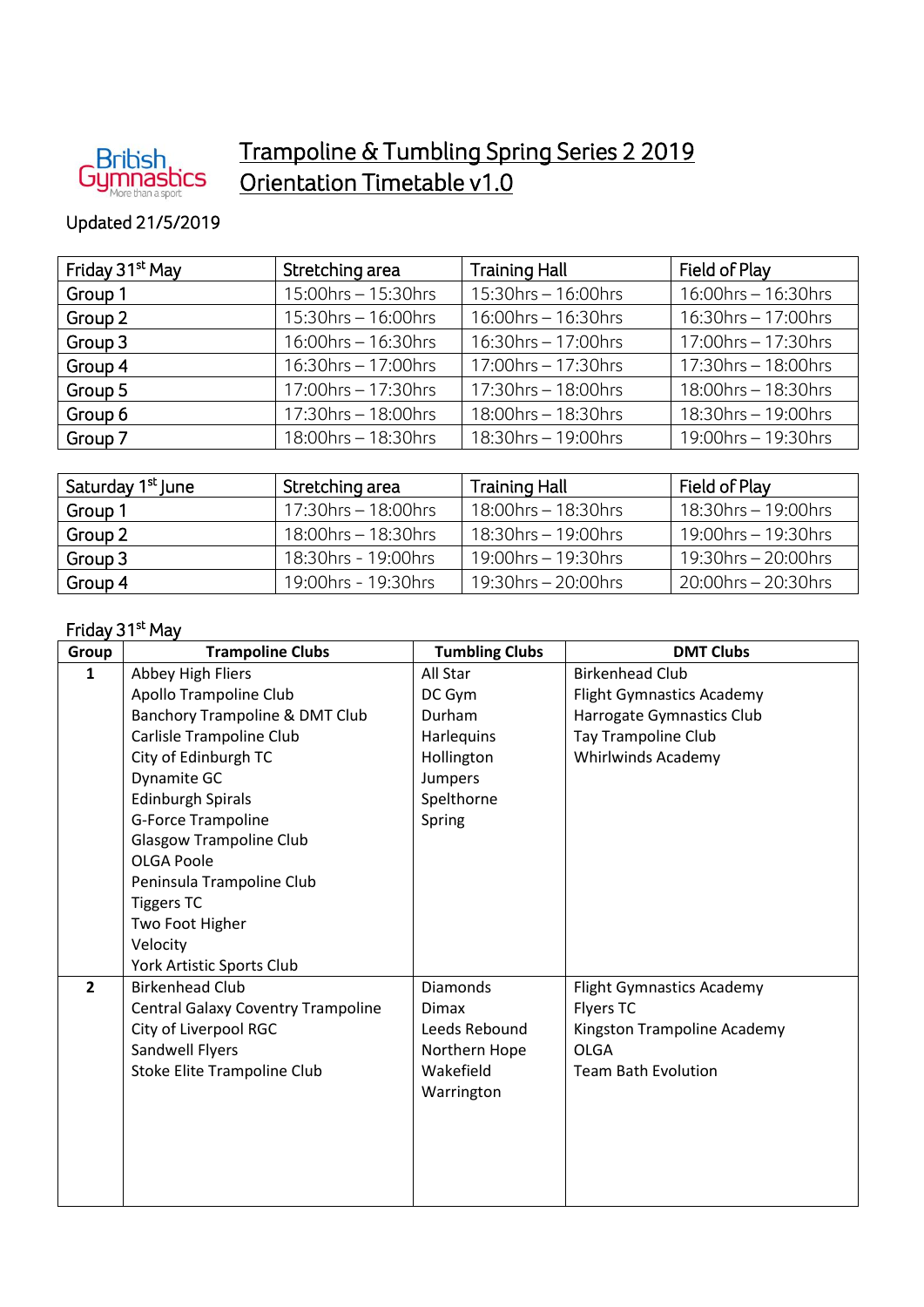| 3 | <b>Aspire Springers</b><br>Axis Trampoline Club<br><b>Bassetlaw Trampoline Club</b><br><b>Big Jumps TC</b><br><b>Bolton Trampoline</b><br>Charnwood Trampoline Club<br><b>City Of Salford Trampoline</b><br><b>Flight Trampoline Club</b><br><b>Freefallers TC</b><br>Levitation                                                                                                       | Amber Valley<br>Andover<br>Bourne<br>Derby<br>Southwark                                  | Banchory Trampoline & DMT Club<br>Bourne 2 Bounce<br>City of Edinburgh TC<br>Dynamite GC<br><b>Edgbarrow TC</b><br>Peninsula TC<br>Two Foot Higher |
|---|----------------------------------------------------------------------------------------------------------------------------------------------------------------------------------------------------------------------------------------------------------------------------------------------------------------------------------------------------------------------------------------|------------------------------------------------------------------------------------------|----------------------------------------------------------------------------------------------------------------------------------------------------|
|   | Northamptonshire Trampoline<br><b>Okehampton Flyers</b><br><b>Springfield Park Bouncers</b><br>Vertigo TC<br>White Rose Trampoline Academy<br>Washindi Trampoline                                                                                                                                                                                                                      |                                                                                          |                                                                                                                                                    |
| 4 | <b>Bourne to Bounce</b><br><b>Bury Trampoline</b><br><b>Dimensions Trampoline</b><br><b>Flitecrew Trampoline</b><br>Jumpers Trampoline Club<br>Leeds Rebound<br>Marriotts Gym Club<br>Phoenix High Flyers<br>Rotations<br>Sky High Trampoline and DMT<br><b>Team Bath Evolution</b>                                                                                                    | Dynamite<br><b>Milton Keynes</b><br>Teeside                                              | <b>APHX Trampoline &amp; Gymnastics Club</b><br>Alba Trampoline Club<br>Donside TC<br>City of Liverpool RGC<br>City of Plymouth                    |
| 5 | Beckenham Fliers Trampoline<br><b>Edgbarrow Trampoline Club</b><br><b>Flight Gymnastics</b><br><b>Flyers TC</b><br>Kingston Trampoline Academy<br><b>Maesteg Trampoline</b><br>Quayside Trampoline & Gym Club<br>Recoil Trampoline Club<br>Tolworth Gym Club<br>Wight Flyers Trampoline                                                                                                | Basingstoke<br>Birmingham<br><b>OLGA</b><br>Revolution<br>Stainsby<br>Wigan<br>Woodlands | <b>Aspire Springers</b><br><b>Exeter Trampoline Academy</b><br>Heart of England<br>Propulsion                                                      |
| 6 | Alba Trampoline Club<br><b>APHX Trampoline &amp; Gymnastics</b><br>City of Plymouth Trampoline<br><b>Colchester Gymnastics</b><br>Dharma Gym for All<br>Donside TC<br><b>Exeter Trampoline Academy</b><br>Heathrow Gym Club<br>Jump U.K<br>Max Force<br>Milton Keynes Gym<br>Queensmead Trampoline Club<br>Sheffield Trampoline Academy<br>Southampton Trampoline<br>Ultima Trampoline | <b>Bromley Valley</b><br>Pinewood<br>Sandwell<br>Sapphire                                | Jumpers<br>Leeds Rebound Gymnastics<br>Marriotts Gym Club<br>Phoenix High Flyers<br>Sky High Trampoline<br><b>Woodlands Acro-Gymnastics</b>        |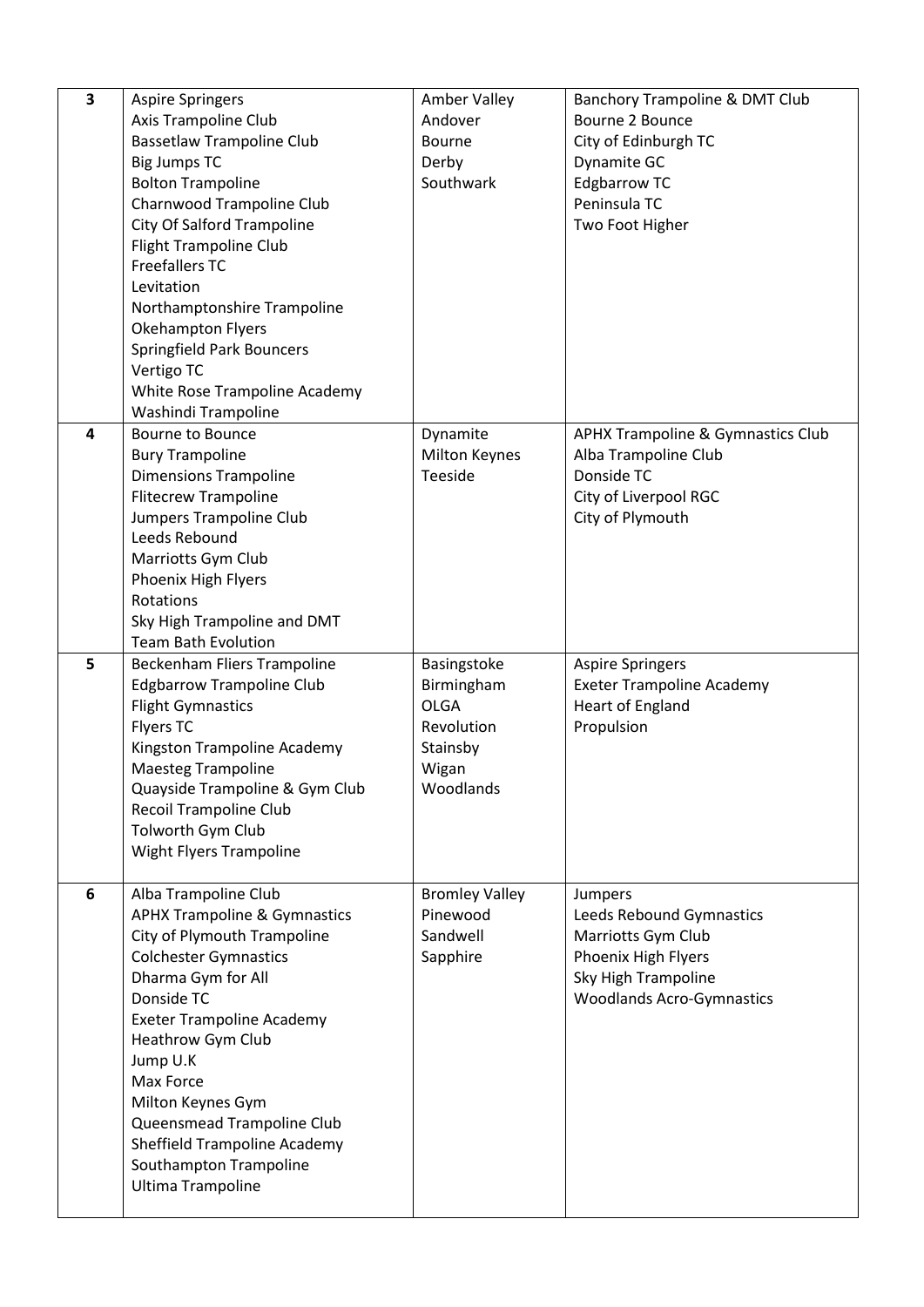| Session<br>Session<br>Jpen<br>Open | Session<br>Open. |
|------------------------------------|------------------|
|------------------------------------|------------------|

## **<u>Saturday 1st</u>** June 2019

| Group                   | <b>Trampoline Clubs</b>                                                                                                                                                                                                                                                                                                                                                                                                                                                                                                            | <b>Tumbling Clubs</b>                                                                           | <b>DMT Clubs</b>                                                                                                                                                                                                             |
|-------------------------|------------------------------------------------------------------------------------------------------------------------------------------------------------------------------------------------------------------------------------------------------------------------------------------------------------------------------------------------------------------------------------------------------------------------------------------------------------------------------------------------------------------------------------|-------------------------------------------------------------------------------------------------|------------------------------------------------------------------------------------------------------------------------------------------------------------------------------------------------------------------------------|
| 1                       | Belle Vue Trampoline Club<br><b>Cardiff Met Trampoline</b><br>City of Liverpool RGC<br>Dragon Flyers TC<br>Dharma Gym for All<br><b>Edgbarrow Trampoline Club</b><br><b>Hendon Gymnastics</b><br>Jumpers Trampoline Club<br><b>Recoil Trampoline Club</b><br>Sky High Trampoline and DMT<br><b>Tiggers TC</b><br>Up'n'Downs Trampoline Club                                                                                                                                                                                        | Andover<br>Birmingham<br><b>Bromley Valley</b><br>Carmarthen<br>Harlequins<br><b>OLGA Poole</b> | Banchory Trampoline & DMT Club<br>City of Liverpool<br>City of Plymouth Trampoline<br><b>Flyers TC</b><br>London DMT<br>Peninsula Trampoline Club<br>Run DMT<br>Starlight<br>Two Foot Higher<br><b>Whirlwinds Trampoline</b> |
| $\overline{\mathbf{2}}$ | <b>Activ8 Trampoline Club</b><br>Alpha<br><b>Alton Trampoline</b><br><b>Apollo Trampoline Club</b><br>Aspire TC<br>Caerau Vale Trampoline Club<br>Carlisle Trampoline Club<br><b>Central Galaxy Coventry Trampoline</b><br>City of Salford Trampoline Club<br><b>Flight Gymnastics</b><br>Max Force<br><b>Propulsion Trampolining</b><br><b>Rebel Roos</b><br>Sandwell Flyers<br>Sleaford Elite Gym Club<br>Stoke Elite Trampoline Club<br><b>Team Bath Evolution</b><br><b>Trafford Trampoline</b><br><b>Twisters South Wales</b> | Basingstoke<br>Durham                                                                           | Axis Trampoline Club<br><b>Birkenhead</b><br>City of Edinburgh TC<br>Donside TC<br>Dynamo Trampoline<br><b>Heart of England Trampoline</b><br>Pegasus Trampoline                                                             |
| $\overline{\mathbf{3}}$ | AAAsports<br>Axis Trampoline Club<br><b>Banchory Trampoline</b><br><b>Beckenham Fliers</b><br><b>Birkenhead Club</b><br><b>Glasgow Trampoline</b><br><b>Heart of England Trampoline</b><br><b>Heights Trampoline Club</b><br><b>Maesteg Trampoline Club</b><br><b>Marriotts Gymnastics</b><br>Milton Keynes Gym<br>Northamptonshire Trampoline<br><b>OLGA Poole</b><br>Phoenix High Flyers<br>Rotations                                                                                                                            | <b>Bury</b><br>Derby<br>Dynamite<br>Spelthorne<br>Wakefield<br>Woodlands                        | <b>Aspire Springers</b><br>Aspire TC<br><b>Flight Gymnastics</b><br>Leeds Rebound<br><b>Propulsion Trampolining</b><br><b>Tay Trampoline</b><br><b>Team Bath Evolution</b>                                                   |